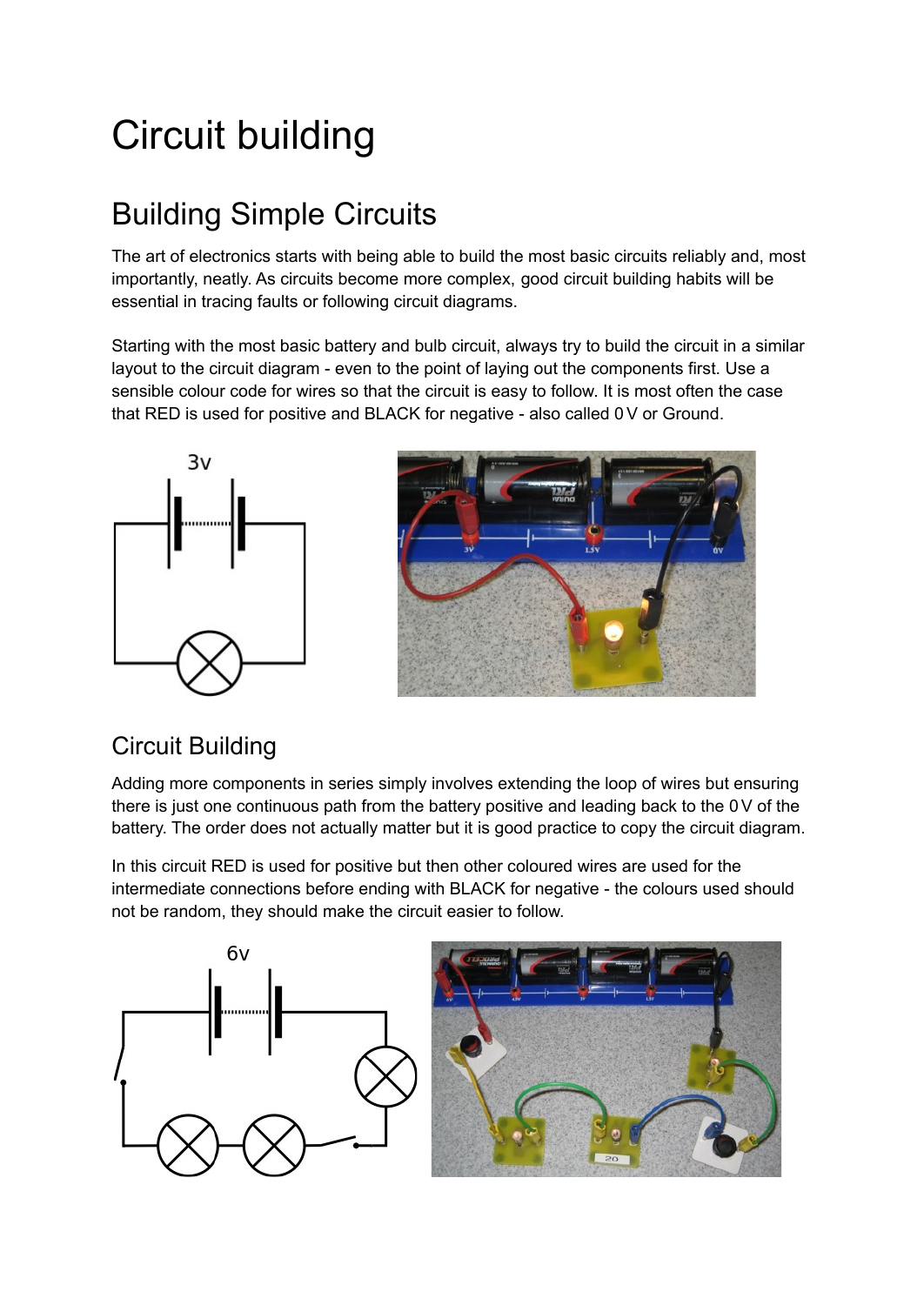

Adding components in parallel simply involves connecting each end of the two components together so that the circuit splits and the current can go down one branch of the circuit or another. Again, keep the layout as close to the circuit diagram as possible and ensure the colour code is consistent. Wires that join should be the same colour therefore only RED and BLACK are used in this circuit.

When circuits contain both series and parallel circuits all mixed up together it is a good idea to build the basic circuit first and then add the remaining components one at a time rather than just building the whole circuit in one go and hoping for the best.

Again, try and use a sensible colour code - even if it just getting the RED and BLACK wires consistent - and lay the circuit out like the circuit diagram.





Ammeters and voltmeters are always added to the circuit after it has been built and tested these are measuring instruments and should not actually affect the working of the circuit.

The circuit should work without the ammeters and voltmeters. Ammeters are added in series and voltmeters are connected in parallel.



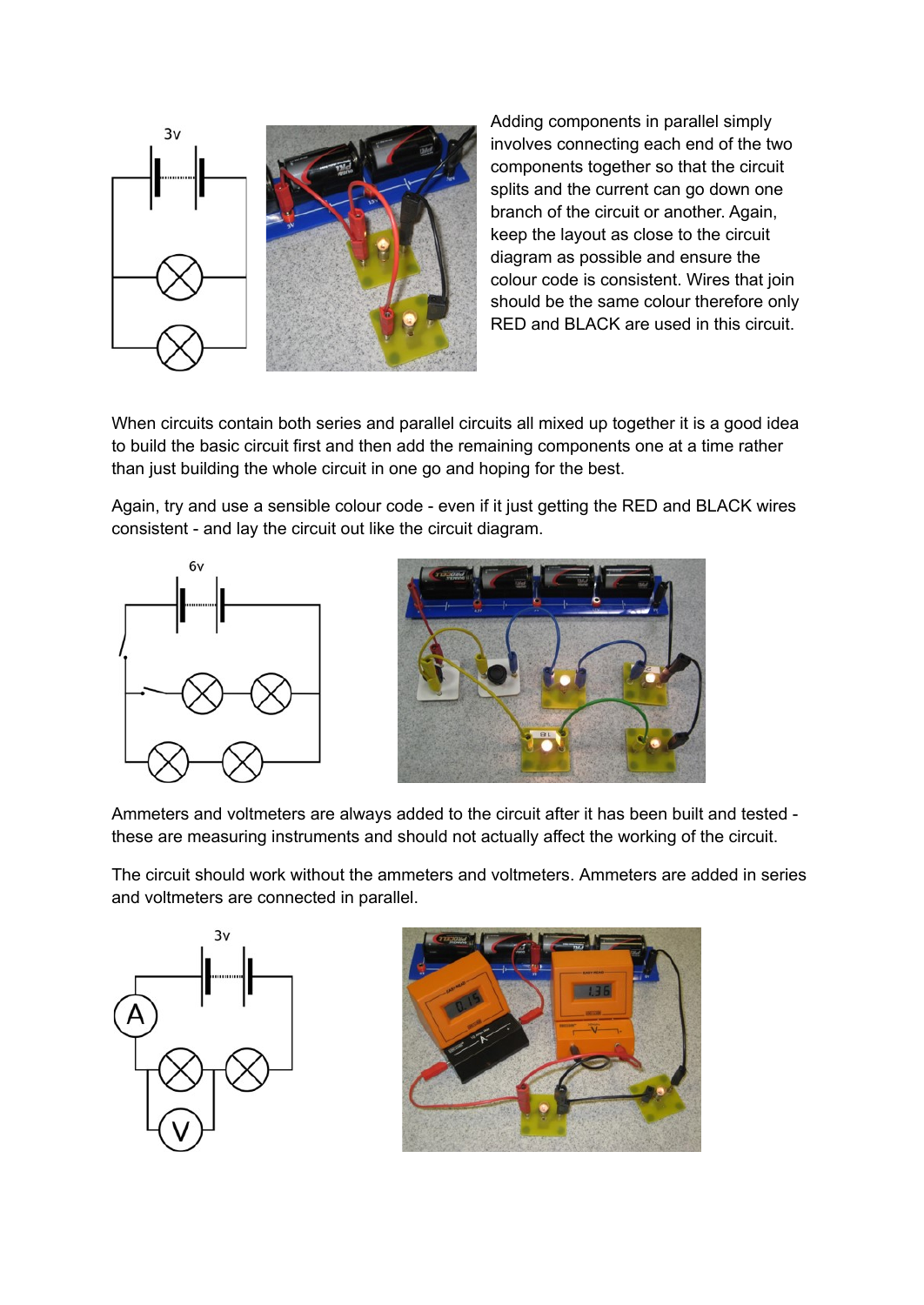## Building circuits on protoboard (breadboard)

Protoboard, sometimes refered to as breadboard, is a tool for quickly building and prototyping circuits.

Components can be easily inserted into the protoboard without soldering and the internal connectors inside the protoboard connect the components together. These internal connectors are called tracks or rails - tracks are quite short, and rails tend to be longer.

A basic protoboard is shown below and the connectors are revealed to show which sockets are connected together and which are separate. The two rails running horizontally along the length of the protoboard top and bottom are for the power supply connections and the short vertical tracks are used to connect different components together.



The top and bottom rails are connected along the length of the protoboard - these are used for power supply connections for all components in the circuit.

The circuit below shows the battery connected to the power supply rails. Components must link from one track to another - components should never have both legs plugged into the same track or there will be a short circuit.



The RED LED and resistor in the circuit are connected using the vertical tracks. Notice how each component crosses a gap between one track and the next and a wire link is needed to make the connection from the positive rail to the resistor.

The GREEN LED is also correctly connected. In this case the resistor is directly connected to the positive rail and this connects to the LED, a wire link is needed down to the zero volt rail. Finally, the buzzer is simply connected to the power supply rails.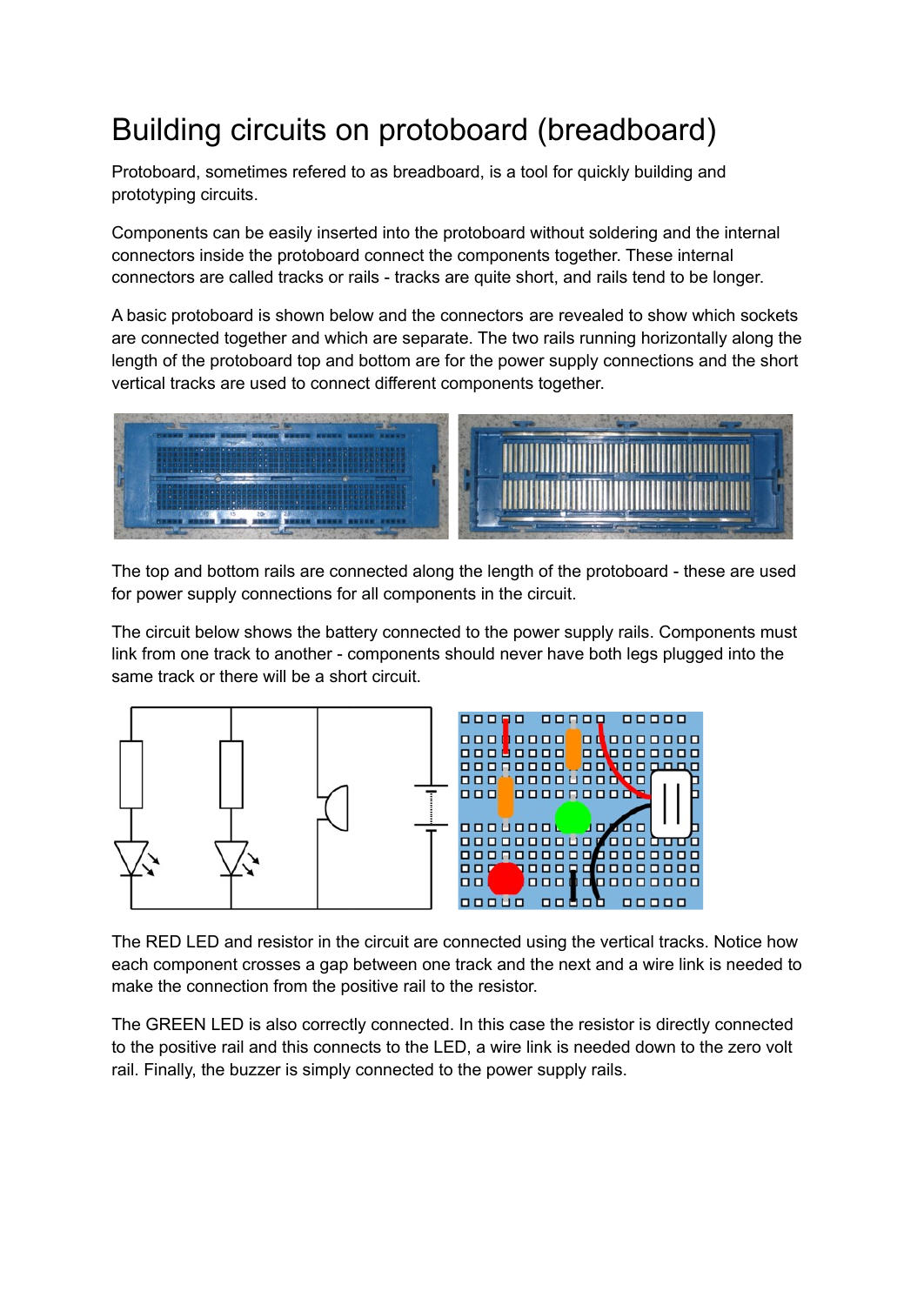

The close up shows the LED connections in detail. A RED wire links from the positive rail, crosses the gap and connects to a spare track. The connections in the protoboard mean the lower end of the RED wire is now connected to the upper end of the resistor. The resistor crosses the central gap and the lower end of the resistor is now connected to the upper end of the LED. The LED bridges the gap at the bottom of the protoboard and connects to the zero volt rail.

#### Specific components used in many circuits

#### Push buttons

The wires for a push button must not stop the push button from functioning and so it is **not** a good idea to force the wires close to the push button. For the push button shown, bring both wires out from beneath the button so that there is plenty of space for the button to operate. The circuit shows the configuration for a pull down resistor and for a pull up resistor. There are other arrangements that would work equally well depending on the type of push button used.

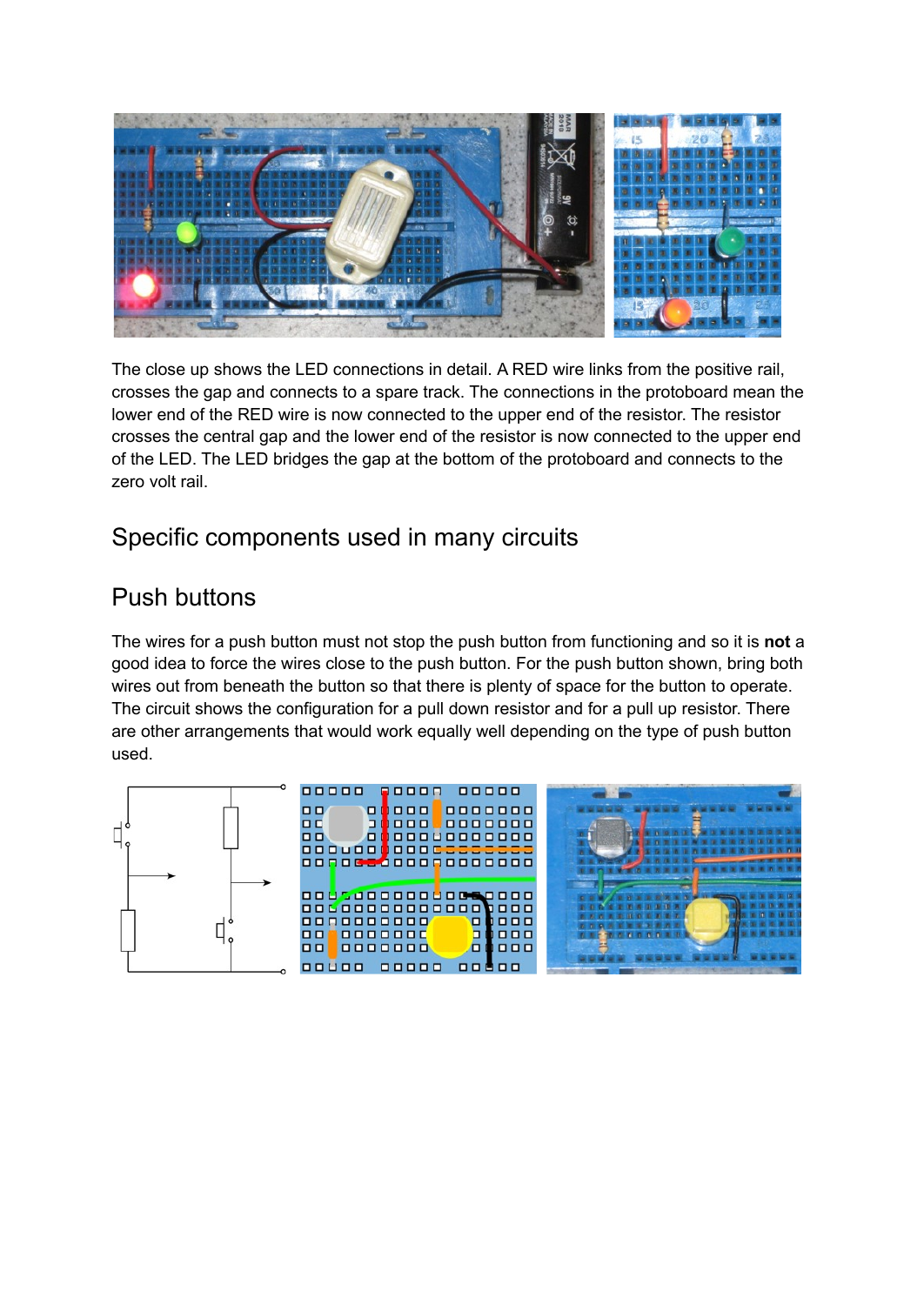#### Potentiometer

The three wires for a potentiometer should all be taken from the same row on the protoboard so that the three wires are next to each other. This prevents the circuit being too crowded and also means it is easy to see the connections. In the circuits below, the blue potentiometer is being used as a three terminal potentiometer to provide a variable voltage. The cream potentiometer is actually connected as a variable resistor as one of the legs is not connected. The variable resistor then forms part of a potential divider.



#### LED and resistor



An LED almost always has a series resistor.

It doesn't matter in what order the resistor and LED are connected but it is usually more convenient to have the resistor followed by the LED.

It is a very common mistake to simply wire the resistor and LED in a straight line (as is shown on a circuit diagram) but this simply short circuits the resistor leaving the LED with no protection.

The circuit shows LEDs connected as outputs from a pair of logic gates. The RED left hand LED is incorrect because the resistor simply connects from one pin of a track to a different pin of the same track and is short circuited. Resistors should always lead away from ICs horizontally.

#### Integrated Circuit e.g. 555



When wiring up an IC always start with the power supply wires so that you don't forget about them later on.

Work carefully around the IC so that each connection is neat and has enough space. Remember, you don't have to connect the wires right next to the IC, anywhere in the correct track will do. Do not loop wires over the top of the IC. It is a good idea to have the circuit board layout and the circuit diagram bear some resemblance to each other.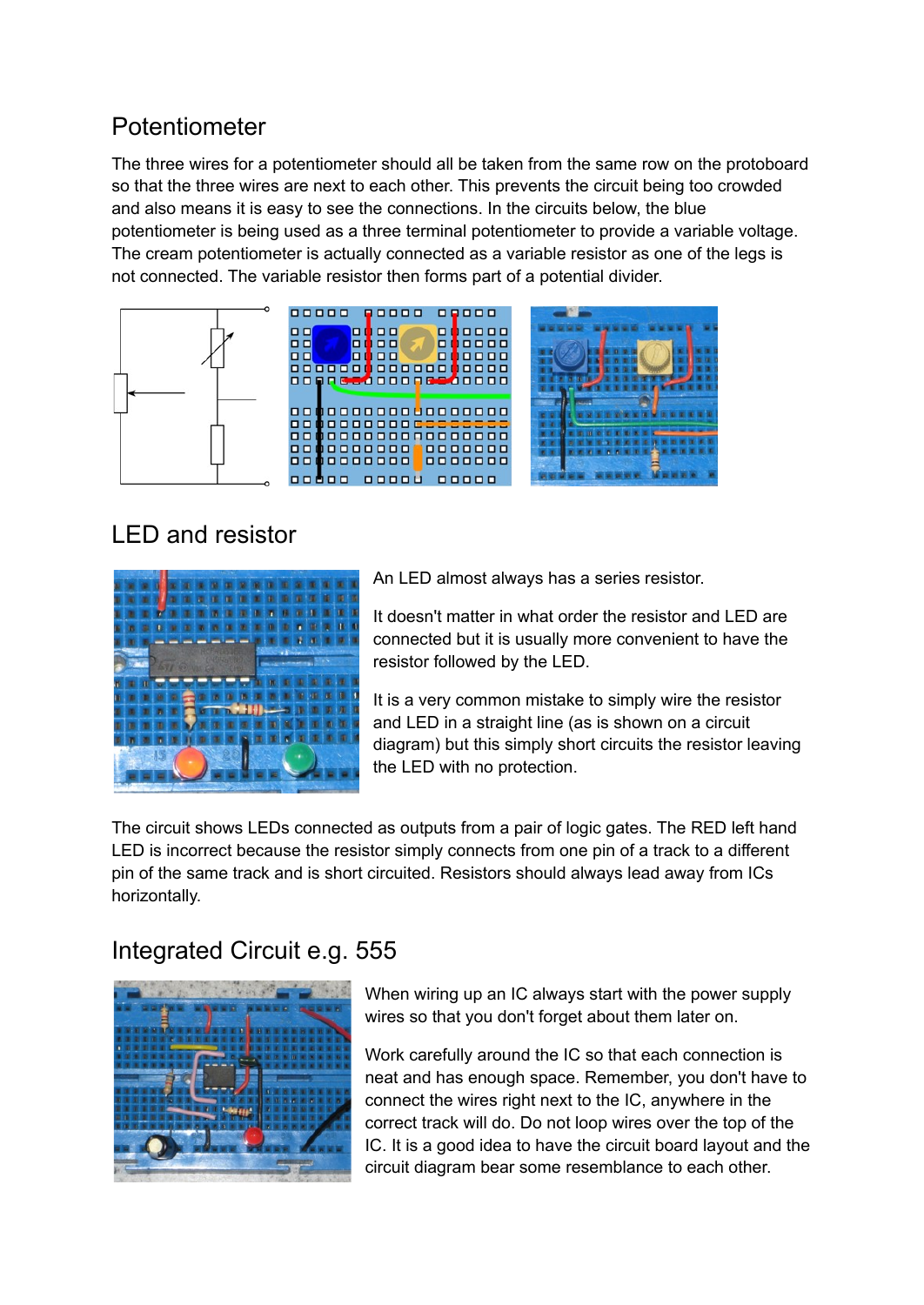#### **Transistors**

To avoid confusion, always wire a transistor up with all three legs in a straight line - even if the legs are arranged in a triangle on the actual device. In keeping with the comments for the push buttons and the potentiometers, always make all three connections from the same side to make it easier to see the layout.



#### Reasons to build circuits neatly

It is very important to build all protoboard circuits neatly and carefully! This is a skill that you should strive to develop whenever you are building protoboard circuits. Quickly built circuits that are messy rarely save time and effort in the long run.

#### Reasons to build circuits well:

- Carefully built circuits have a better chance of working
- Well laid out boards are easier to fix if they don't work
- Neat circuits can be understood by other people more easily especially those people trying to help you fix it
- Colour coded circuits make it easy to follow wires links and see what is connected to what
- If you are doing an exam, the exam board expects beautiful circuits projects are photographed
- Teachers tend to rip your circuit to bits and make you start again if you don't build it properly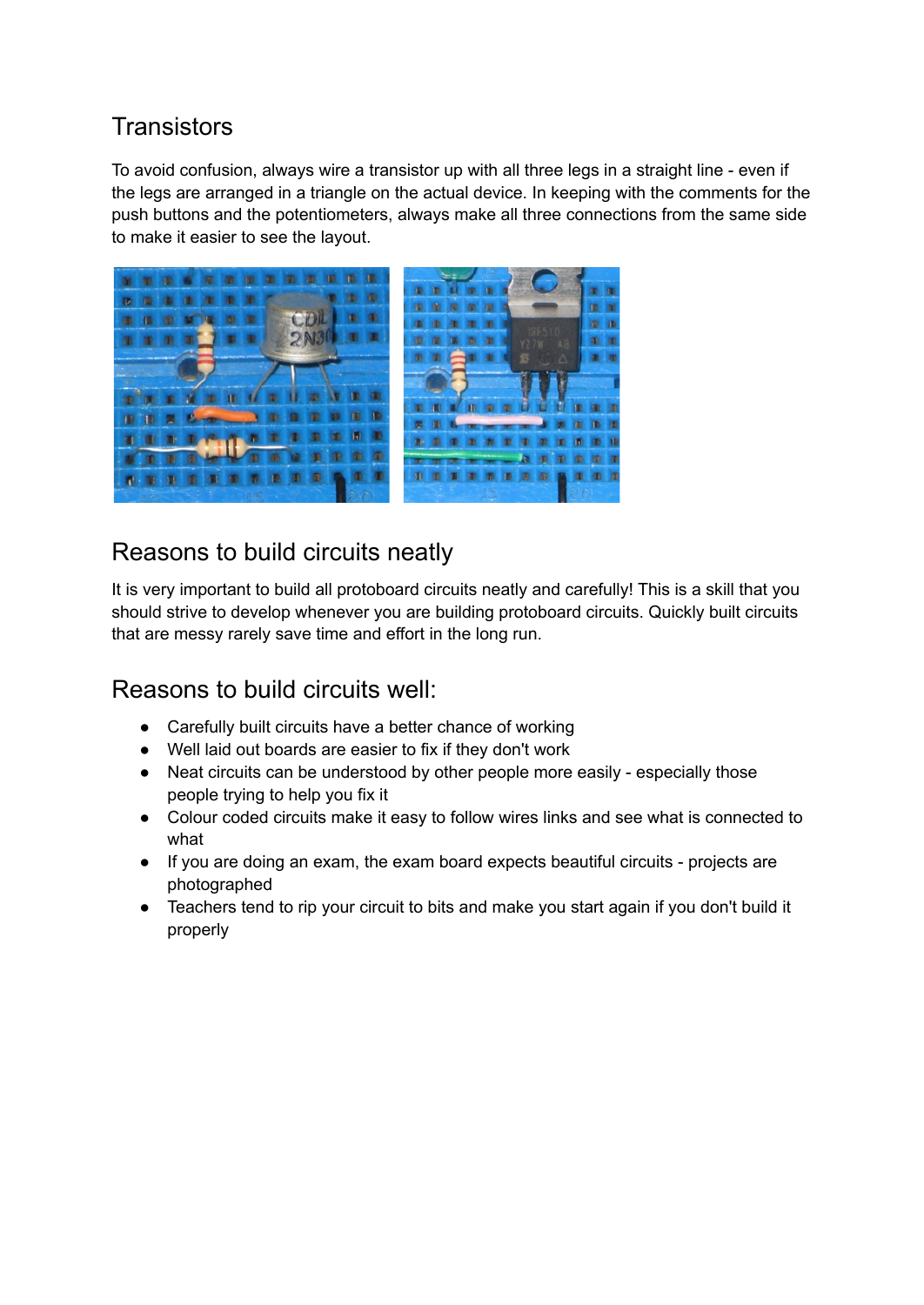#### Do do these:

- Plan the layout BEFORE you begin
- Check the protoboard is in good condition before you begin
- Position Components Logically
- Use pliers to bend wires neatly
- Use RED wire for the positive power supply connections
- Use BLACK wire for the zero / negative power supply connections
- Use coloured wires to make the circuit easy to understand
- Connect polarised components correctly (diodes, capacitors, LEDs, Transistors etc)
- Insert ICs the correct way round with the right power supplies
- Include power supplies for all ICs
- Check component values carefully



#### Do NOT do these:

- Arrange components randomly or squash them all up at one end of the board
- Loop wires over components
- Use RED or BLACK wire for non power supply connections
- Use long loops of wire that get caught and pulled out
- Forget power supply wires for ICs
- Guess the pin layout for ICs look them up